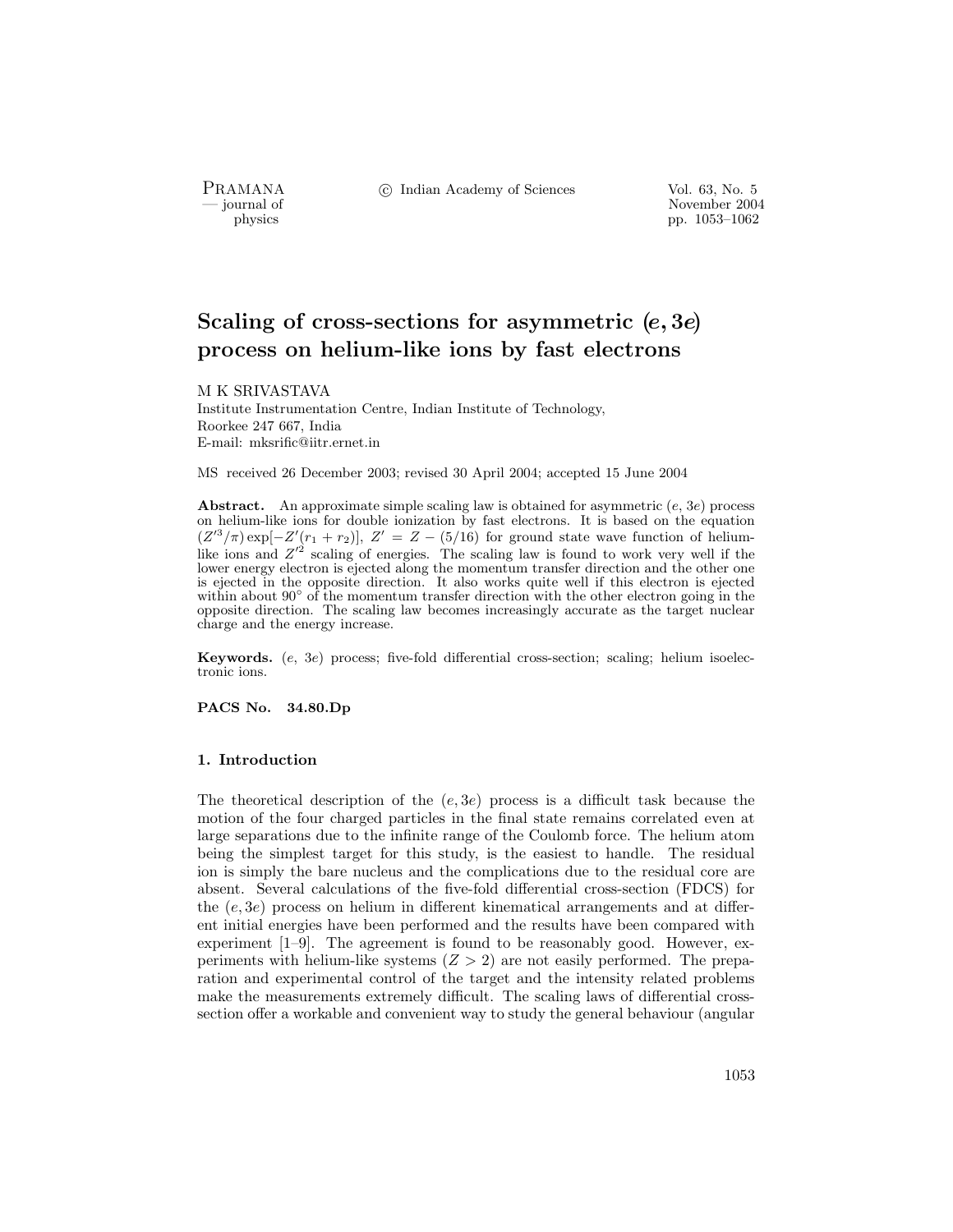M K Srivastava

Table 1.

|                | Hartree–Fock wave function |                                                     |                   | Choice $(1)$             |                   |
|----------------|----------------------------|-----------------------------------------------------|-------------------|--------------------------|-------------------|
| Z              | dominant term              | Exponent of the Coefficient of the<br>dominant term | Binding<br>energy | Error in the<br>exponent | Binding<br>energy |
| $\overline{2}$ | 1.453                      | 0.830                                               | $0.2862(+1)$      | $16.14\%$                | $0.2848(+1)$      |
| 10             | 9.455                      | 0.970                                               | $0.9386(+2)$      | 2.46\%                   | $0.9385(+2)$      |
| 20             | 19.453                     | 0.985                                               | $0.3876(+3)$      | $1.21\%$                 | $0.3876(+3)$      |
| 30             | 29.457                     | 0.990                                               | $0.8814(+3)$      | $0.78\%$                 | $0.8813(+3)$      |
| 36             | 35.449                     | 0.997                                               | $0.1274(+4)$      | $0.67\%$                 | $0.1274(+4)$      |

distribution and magnitude) of the cross-section and to provide further insight into the process. The scaling of triple differential cross-section (TDCS) for the electron impact single ionization of hydrogenic targets has been tried earlier by Berakdar  $et \ al \ [10]$  and Spivack  $et \ al \ [11]$  and more recently by Stia  $et \ al \ [12]$ . The problem here is relatively simpler. The target ground state wave function is exactly known and has a definite Z dependence. An exact scaling is possible for the first-order Born approximation irrespective of kinematical and geometric conditions. It is also valid in the Coulomb–Born approximation for high enough Z and incident energies. The scaled behaviour of the differential cross-section for the ionization of hydrogen by the impact of fast electrons, positrons, protons and antiprotons has also been recently analysed by Jones and Madison [13]. They have studied dependence of TDCS on the projectile charge and mass.

An exact scaling in the case of  $(e, 3e)$  process on helium-like targets is not possible even in the first-order Born approximation. Besides a more complex final state, the target initial state wave function is not exactly known. The one-parameter variational wave function of helium ground state

$$
\varphi_i(\vec{r}_1, \vec{r}_2) = \frac{Z'^3}{\pi} e^{-Z'(r_1 + r_2)},\tag{1}
$$

where  $Z' = Z - 5/16$ ,  $Z = 2$ , is known to be quite poor. However, as Z increases, this wave function gives an improved description of the ground state and the binding energy. Table 1 gives the exponent and coefficient of the dominant term in the wave function and the binding energy of helium isoelectronic positive ions up to  $Z = 36$ corresponding to Hartree–Fock wave functions of Clementi and Roetti [14]. They are compared with the values obtained by using the choice (1).

It is observed that as Z increases, choice (1) for the target ground state wave function becomes quite reasonable. We have used this choice. It lacks in radial and angular  $e-e$  correlation and may not be very good but has the advantage of having a simple and explicit Z dependence, which is crucial to any scaling law.

## 2. Theory

The FDCS for the process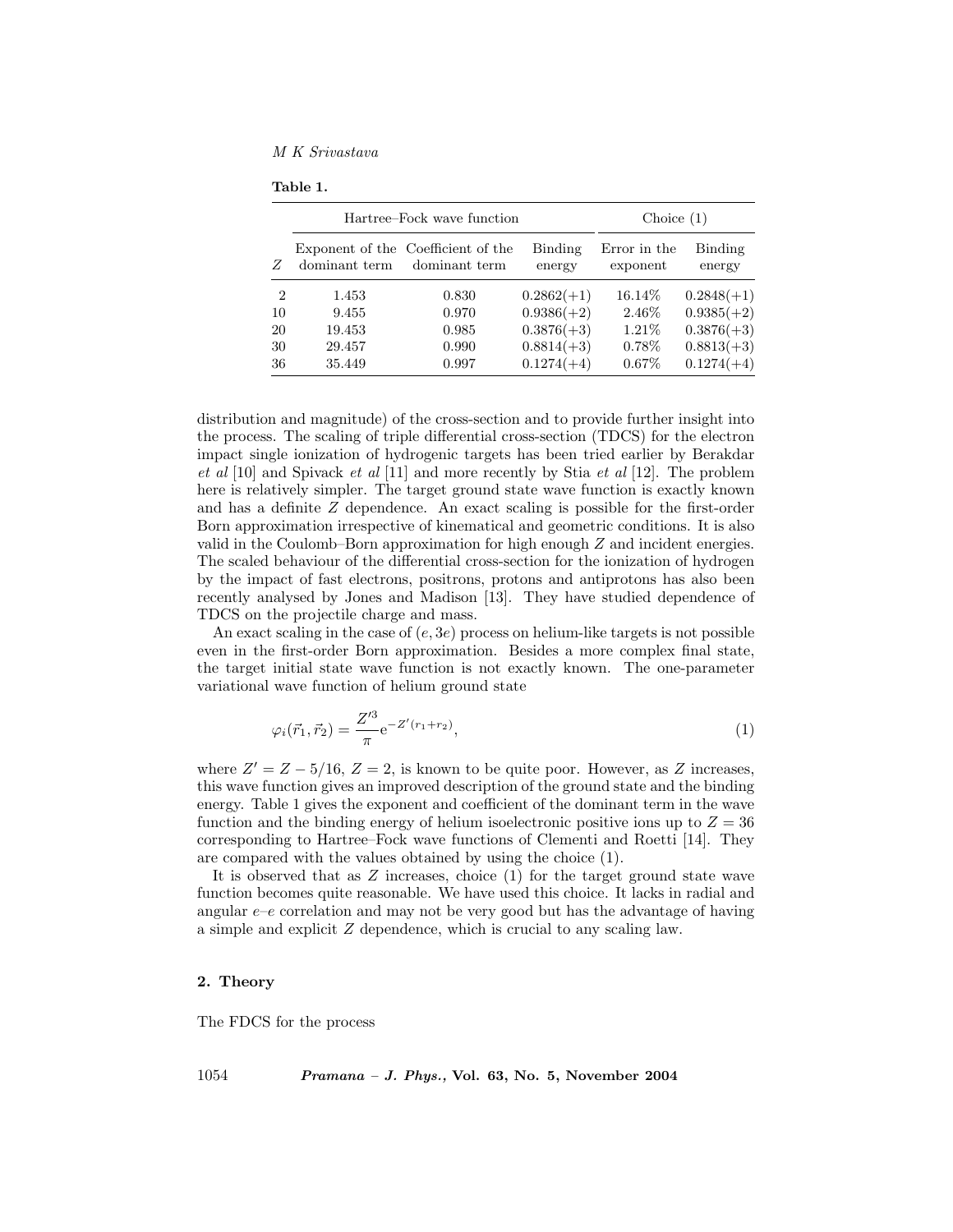Scaling of (e, 3e) cross-sections for helium-like ions

$$
e + (Z + e + e) \rightarrow e + Z + e + e
$$

in which a fast electron with energy  $E_i$  (momentum  $\vec{k}_i$ ) is scattered with energy  $E_a$  (momentum  $\vec{k}_a$ ) in a direction  $\vartheta_a, \varphi_a$  by a helium isoelectronic ion of nuclear charge  $Z$  and two target electrons are ejected with energies  $E_b$  and  $E_c$  (momenta  $\vec{k}_b, \vec{k}_c$  in directions  $\vartheta_b, \varphi_b$  and  $\vartheta_c, \varphi_c$  respectively, is given by

$$
\frac{\mathrm{d}^5 \sigma}{\mathrm{d}E_b \mathrm{d}E_c \mathrm{d}\Omega_a \mathrm{d}\Omega_b \mathrm{d}\Omega_c} = (2\pi)^4 \frac{k_a k_b k_c}{k_i} |T_{fi}|^2. \tag{2}
$$

The energy conservation requires  $E_i - I = E_a + E_b + E_c$ . Here I is the binding energy of the target. The scattering matrix element  $T_{fi}$  assuming shake-off is given by

$$
T_{fi} = \langle \Psi_f^- | V_i | \Psi_i \rangle,\tag{3}
$$

where

$$
\Psi_i(\vec{r}_0, \vec{r}_1, \vec{r}_2) = F_c \langle \vec{k}_i, \vec{r}_0 \rangle \phi_i \langle \vec{r}_1, \vec{r}_2 \rangle, \tag{4}
$$

$$
F_c(\vec{k}_i, \vec{r}_0) = (2\pi)^{-3/2} \exp(-\pi \alpha_i/2) \Gamma(1 + i\alpha_i) \exp(i\vec{k}_i \cdot \vec{r}_0)
$$
  
 
$$
\times_1 \vec{F}_1(-\vec{i}\alpha_i; 1; i(k_i r_0 - \vec{k}_i \cdot \vec{r}_0)), \tag{5}
$$

$$
\alpha_i = -(Z-2)/k_i,\tag{6}
$$

$$
V_i = \frac{1}{r_{01}} + \frac{1}{r_{02}} - \frac{2}{r_0},\tag{7}
$$

 $r_{0j} = |\vec{r}_0 - \vec{r}_j|.$ 

The final state wave function is approximated as

$$
\Psi_f^- = (2\pi)^{-9/2} \exp[i(\vec{k}_a \cdot \vec{r}_0 + \vec{k}_b \cdot \vec{r}_1 + \vec{k}_c \cdot \vec{r}_2)] C(\alpha_a, \vec{k}_a, \vec{r}_0)
$$
  
×C( $\alpha_b, \vec{k}_b, \vec{r}_1$ )C( $\alpha_c, \vec{k}_c, \vec{r}_2$ )C( $\alpha_{bc}, \vec{k}_{bc}, \vec{r}_{12}$ ), (8)

where

$$
C(\alpha, \vec{k}, \vec{r}) = \Gamma(1 - i\alpha) e^{-\pi \alpha/2} {}_1F_1(i\alpha; 1; -i(kr + \vec{k} \cdot \vec{r}))
$$
\n(9)

and the Sommerfeld parameters  $\alpha_a$ ,  $\alpha_b$ ,  $\alpha_c$  and  $\alpha_{bc}$  are defined as [15]

$$
\alpha_a = -(Z-2)/k_a,\tag{10}
$$

$$
\alpha_b = -\frac{1}{k_b} \left[ Z \left( 1 + \frac{k_b}{2k_a} \right) - \frac{k_b}{|\vec{k}_a - \vec{k}_b|} \right],\tag{11}
$$

$$
\alpha_c = -\frac{1}{k_c} \left[ Z \left( 1 + \frac{k_c}{2k_a} \right) - \frac{k_c}{|\vec{k}_a - \vec{k}_c|} \right],\tag{12}
$$

$$
\alpha_{bc} = \frac{1}{2k_{bc}}.\tag{13}
$$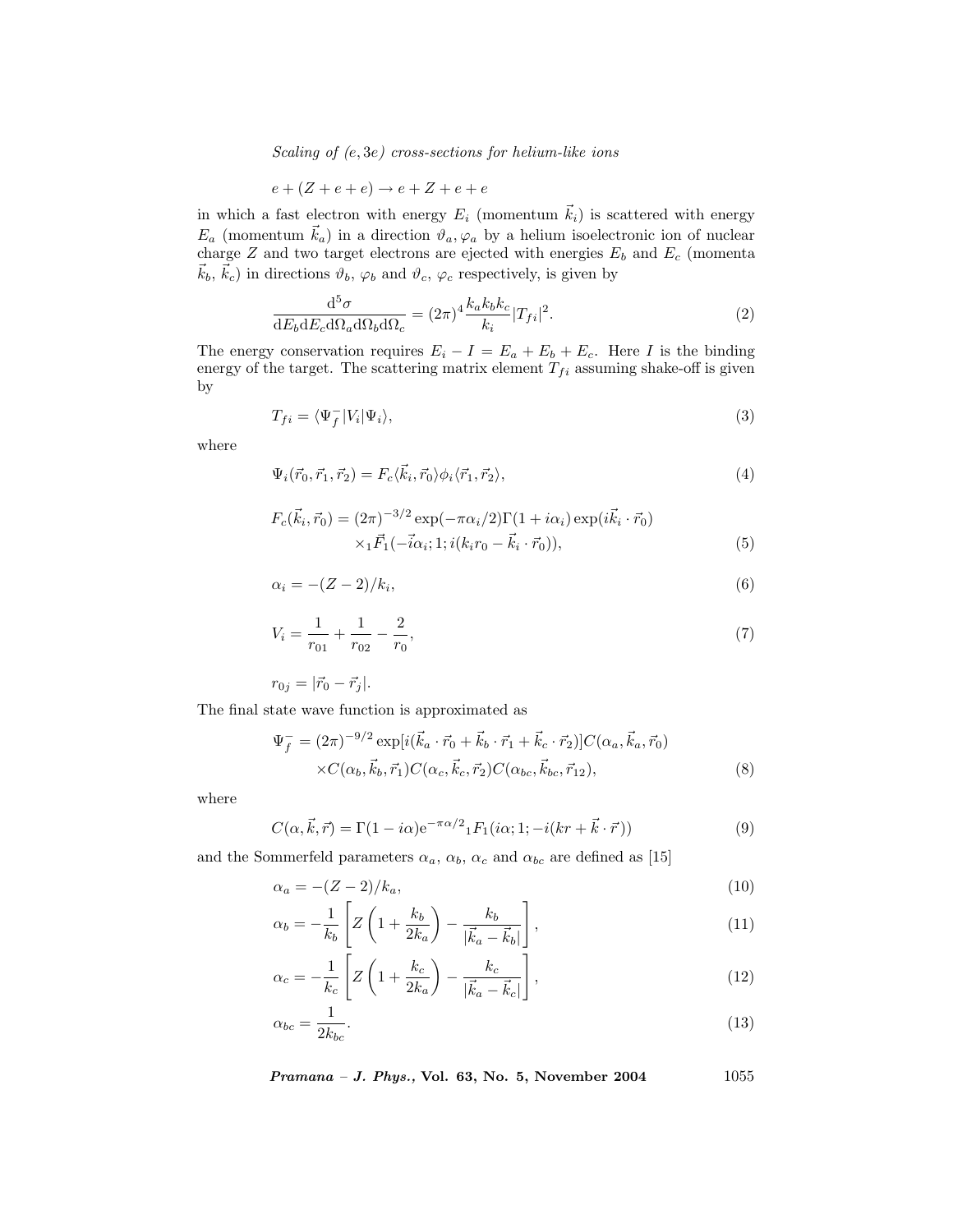## M K Srivastava

Finally the T-matrix element may be written as

$$
T_{fi} = (2\pi)^{-6} N \left(\frac{Z'^3}{\pi}\right)
$$
  
\n
$$
\times \int d\vec{r_0} d\vec{r_1} d\vec{r_2} \exp[i(\vec{k}_i \cdot \vec{r_0} - \vec{k}_a \cdot \vec{r_0} - \vec{k}_b \cdot \vec{r_1} - \vec{k}_c \cdot \vec{r_2})]
$$
  
\n
$$
\times {}_1F_1(-i\alpha_i; 1; i(k_i r_0 - \vec{k}_i \cdot \vec{r_0})) {}_1F_1(-i\alpha_a; 1; i(k_a r_0 + \vec{k}_a \cdot \vec{r_0}))
$$
  
\n
$$
\times {}_1F_1(-i\alpha_b; 1; i(k_b r_1 - \vec{k}_b \cdot \vec{r_1})) {}_1F_1(-i\alpha_c; 1; i(k_c r_2 + \vec{k}_c \cdot \vec{r_2}))
$$
  
\n
$$
\times {}_1F_1(-i\alpha_{bc}; 1; i(k_b c r_{12} + \vec{k}_{bc} \cdot \vec{r_{12}}))
$$
  
\n
$$
\times \left(\frac{1}{r_{01}} + \frac{1}{r_{02}} - \frac{2}{r_0}\right) e^{-Z'(r_1 + r_2)},
$$
\n(14)

where

$$
N = \Gamma(1 + i\alpha_i)\Gamma(1 + i\alpha_a)\Gamma(1 + i\alpha_b)\Gamma(1 + i\alpha_c)\Gamma(1 + i\alpha_{bc})
$$

$$
\times \exp\left[-\frac{1}{2}\pi(\alpha_i + \alpha_a + \alpha_b + \alpha_c + \alpha_{bc})\right].
$$

# 3. Scaling procedure

We now consider the scaling. It is valid when the energies and the nuclear charge are sufficiently high. Let the incident energy be scaled as

$$
E_i^{(Z_2)} = \left(\frac{Z_2'}{Z_1'}\right)^2 E_i^{(Z_1)},\tag{15}
$$

which is equivalent to the following scaling in the initial momentum

$$
k_i^{(Z_z)} = \left(\frac{Z_2'}{Z_1'}\right) k_i^{(Z_1)}.
$$
\n(16)

From the energy conservation and the value of the binding energy  $I = Z^2$ ,

$$
k_i^2 - Z^{\prime 2} = k_a^2 + k_b^2 + k_c^2,\tag{17}
$$

we find that  $k_a$ ,  $k_b$  and  $k_c$  scale in the same way as  $k_i$ . With these scalings, the Sommerfeld parameter  $\alpha_i$  in the entrance channel varies as

$$
\alpha_i^{(Z_2)} = -\frac{Z_2 - 2}{k_i^{(Z_2)}} = -\frac{Z_2 - 2}{Z_1 - 2} \cdot \frac{Z_1'}{Z_2'} \cdot \frac{Z_1 - 2}{k_i^{(Z_1)}} = \frac{Z_2 - 2}{Z_1 - 2} \cdot \frac{Z_1'}{Z_2'} \alpha_i^{(Z_1)}.\tag{18}
$$

However, at a fixed incident energy, the scaling of  $\alpha_i$  improves as Z increases, and

$$
\alpha_i^{(Z_2)} \cong \alpha_i^{(Z_1)}.\tag{19}
$$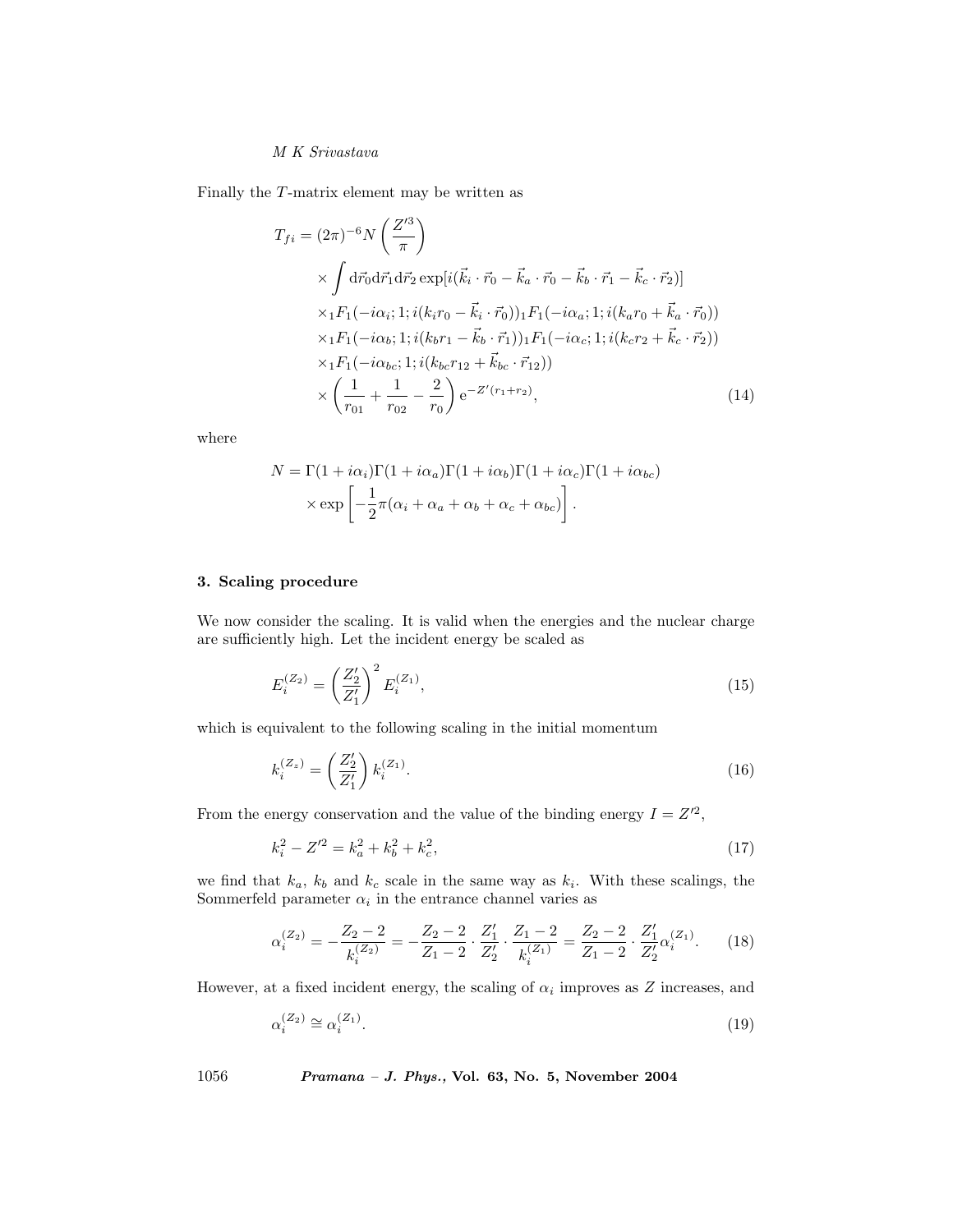## Scaling of (e, 3e) cross-sections for helium-like ions

Similar is the case with  $\alpha_a$ . Let us now consider the variation of  $\alpha_b$  and  $\alpha_c$ . The definitions (11) and (12) lead to

$$
\alpha_b^{(Z_2)} \cong \alpha_b^{(Z_1)}, \quad \alpha_c^{(Z_2)} \cong \alpha_c^{(Z_1)} \tag{20}
$$

as Z increases if  $\vec{k}_b, \vec{k}_c \ll \vec{k}_a$ . The parameter  $\alpha_{bc}$  does not scale. However, if  $\vec{k}_{bc} \gg$ 1 (asymmetric kinematics),  $\alpha_{bc}$  vanishes and the corresponding hypergeometric function and the Coulomb phase factor tend to unity. This feature is also true for  $\alpha_i(\alpha_a)$  at large enough  $\vec{k}_i(\vec{k}_a)$  for all values of Z.

The coordinates  $\vec{r}_i$   $(i = 0, 1, 2)$  may be scaled in the following natural way:

$$
r_i^{(Z_z)} = \left(\frac{Z_1'}{Z_2'}\right) r_i^{(Z_1)}.
$$
\n(21)

The coordinates  $\vec{r}_{01}, \vec{r}_{02}, \vec{r}_{12}$  transform in the same way as  $\vec{r}_0, \vec{r}_1$  or  $\vec{r}_2$ . The volume element shall scale as

$$
(\mathrm{d}\vec{r}_0 \,\mathrm{d}\vec{r}_1 \,\mathrm{d}\vec{r}_2)^{(Z_2)} = \left(\frac{Z'_1}{Z'_2}\right)^9 (\mathrm{d}\vec{r}_0 \,\mathrm{d}\vec{r}_1 \,\mathrm{d}\vec{r}_2)^{(Z_1)}.\tag{22}
$$

Finally the matrix element  $T_{fi}$  scales as

$$
T_{fi}^{(Z_2)}(E_i^{(Z_2)}, E_b^{(Z_2)}, E_c^{(Z_2)})
$$
  
=  $\left(\frac{Z'_1}{Z'_2}\right)^5 T_{fi}^{(Z_1)} \left(\left(\frac{Z'_1}{Z'_2}\right)^2 E_i^{(Z_2)}, \left(\frac{Z'_1}{Z'_2}\right)^2 E_b^{(Z_2)}, \left(\frac{Z'_1}{Z'_2}\right)^2 E_c^{(Z_2)}\right)$  (23)

and the FDCS as

$$
\frac{\mathrm{d}^5 \sigma(Z_2)}{\mathrm{d}E_b \mathrm{d}E_c \mathrm{d}\Omega_a \mathrm{d}\Omega_b \mathrm{d}\Omega_c} (E_i^{(Z_2)}, E_b^{(Z_2)}, E_c^{(Z_2)})
$$
\n
$$
= \left(\frac{Z_1'}{Z_2'}\right)^8 \frac{\mathrm{d}^5 \sigma(Z_1)}{\mathrm{d}E_b \mathrm{d}E_c \mathrm{d}\Omega_a \mathrm{d}\Omega_b \mathrm{d}\Omega_c}
$$
\n
$$
\times \left(\left(\frac{Z_1'}{Z_2'}\right)^2 E_i^{(Z_2)}, \left(\frac{Z_1'}{Z_2'}\right)^2 E_b^{(Z_2)}, \left(\frac{Z_1'}{Z_2'}\right)^2 E_c^{(Z_2)}\right). \tag{24}
$$

If we limit the present study to the kinematics commonly used in which the incident and the scattered electrons have high energies and the ejected electrons relatively low energies,  $\alpha_i \cong 0$ ,  $\alpha_a \cong 0$ . The parameters  $\alpha_b$  and  $\alpha_c$  scale approximately but this improves as Z increases. The parameter  $\alpha_{bc}$  does not scale but will not affect much if  $k_{bc} \gg 1, E_b \neq E_c$ .

#### 4. Results

In figure 1 we present scaled FDCS calculated at incident energy  $E_i = Z'^2 * 1000 \text{ eV}$ , scattering angle  $\vartheta_a = 0.5^{\circ}$ , ejected electron energies  $E_b = Z'^2 * 20$  eV,  $E_c = Z'^2 *$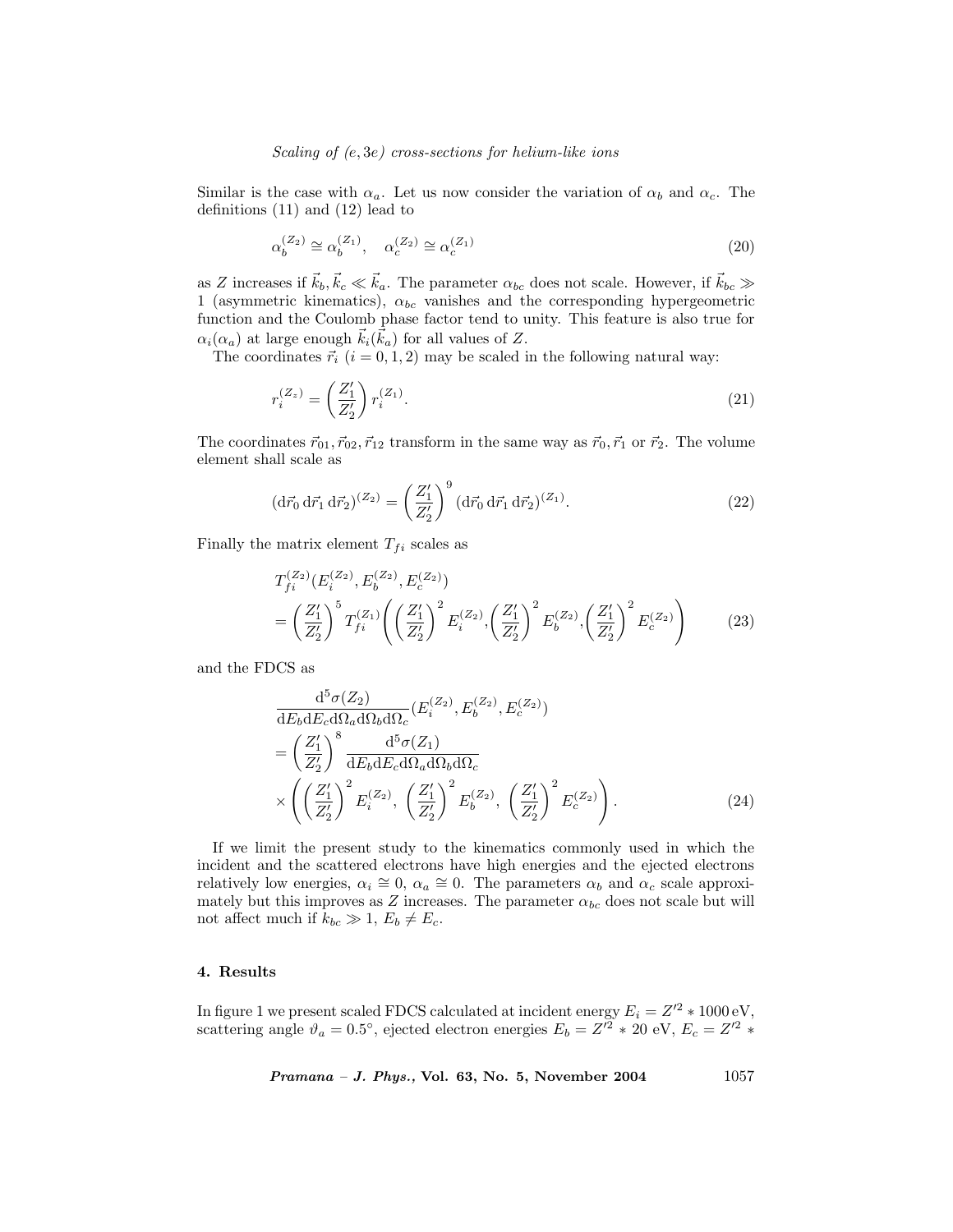#### M K Srivastava



**Figure 1.** FDCS at incident energy  $E_i = Z^2 * 1000 \text{ eV}$ , scattering angle  $\vartheta_a = 0.5^{\circ}$ , ejected electron energies  $E_b = Z'^2 * 20 \text{ eV}, E_c = Z'^2 * 80 \text{ eV}.$ Electron  $b$  is ejected along the momentum transfer direction. The angle of ejection  $\vartheta_{cg}$  of the other electron with respect to momentum transfer direction is varied. Results:  $Z = 2 (- -), Z = 3 (- -), Z = 5 (-), Z = 10 (- - -),$  $Z = 20$  (-..----),  $Z = 50$  (-).

80 eV and ejection angle  $\vartheta_b$ ,  $\varphi_b$  along the momentum transfer direction  $\vartheta_q = 6.5^\circ$ ,  $\varphi_q = 180^\circ$  for target  $Z = 2, 3, 5, 10, 20$  and 50. The ejection angle  $\vartheta_c$  is varied. At these values of  $E_i$  and  $E_a$  we have taken the parameters  $\alpha_i$  and  $\alpha_a$  to be equal to 0. The approach of the results to the asymptotic value (for large  $Z$ ) is quite clear as  $Z$  changes from 2 to 50. It is slower for lower values of  $Z$ . The cross-sections for  $Z = 5$ –50 at  $\vartheta_{cq} = 180^\circ$  (opposite to the momentum transfer direction) almost coincide indicating perfect scaling. Here the results are least dependent on the Sommerfeld parameter  $\alpha_{bc}$  which does not scale. Away from this value of  $\vartheta_{cq}$ , the results show a gradual change with Z. The change is maximum at  $\vartheta_{cq} = 0$  where  $\alpha_{bc}$  is largest and the scaling is poor.

In figure 2 we show results at  $E_i = Z'^2 * 1000 \text{ eV}, \vartheta_a = 0.5^{\circ}$  but for  $E_b = E_c =$  $Z'^2 * 20$  eV and fixed  $|\vartheta_b - \vartheta_c| = 180^{\circ}$  for target  $Z = 2, 5, 10, 20$  and 50. The angle  $\vartheta_b$  (or  $\vartheta_c$ ) is varied with respect to the momentum transfer direction. The FDCS show quite a structure with maxima at  $0°$ ,  $90°$ ,  $180°$ ,  $270°$  and  $360°$ , and minima at  $60^{\circ}$ ,  $120^{\circ}$ ,  $240^{\circ}$  and  $300^{\circ}$  for all values of Z. The angular variation is naturally symmetric about  $\vartheta_{bq} = 180^{\circ}$ . The maxima at  $0^{\circ}$  and  $180^{\circ}$  are larger. The results for different Z do not coincide at any value of  $\vartheta_{bq}$  and show a quantitative variation by a factor of 1/2 as Z changes by a factor of 25. The scaling in this case does not appear to be very good perhaps due to the fact that  $E_b = E_c$ .

Figure 3 shows results at  $E_i = Z'^2 * 1000 \text{ eV}$ ,  $|\vartheta_b - \vartheta_c| = 180^\circ$  but for  $E_b = Z'^2 *$ 40 eV,  $E_c = Z'^2 * 60$  eV. The angle  $\vartheta_b$  is varied over the range  $-90°$  to  $90°$  with respect to momentum transfer direction. The scaling is found to improve quite a bit. In figure 4 we take  $E_b$  and  $E_c$  still more dissimilar,  $E_b = Z'^2 * 20 \text{ eV}, E_c = Z'^2 *$ 80 eV. The scaling is now very good with the results for different  $Z$  (except  $Z = 2$ ) almost coinciding.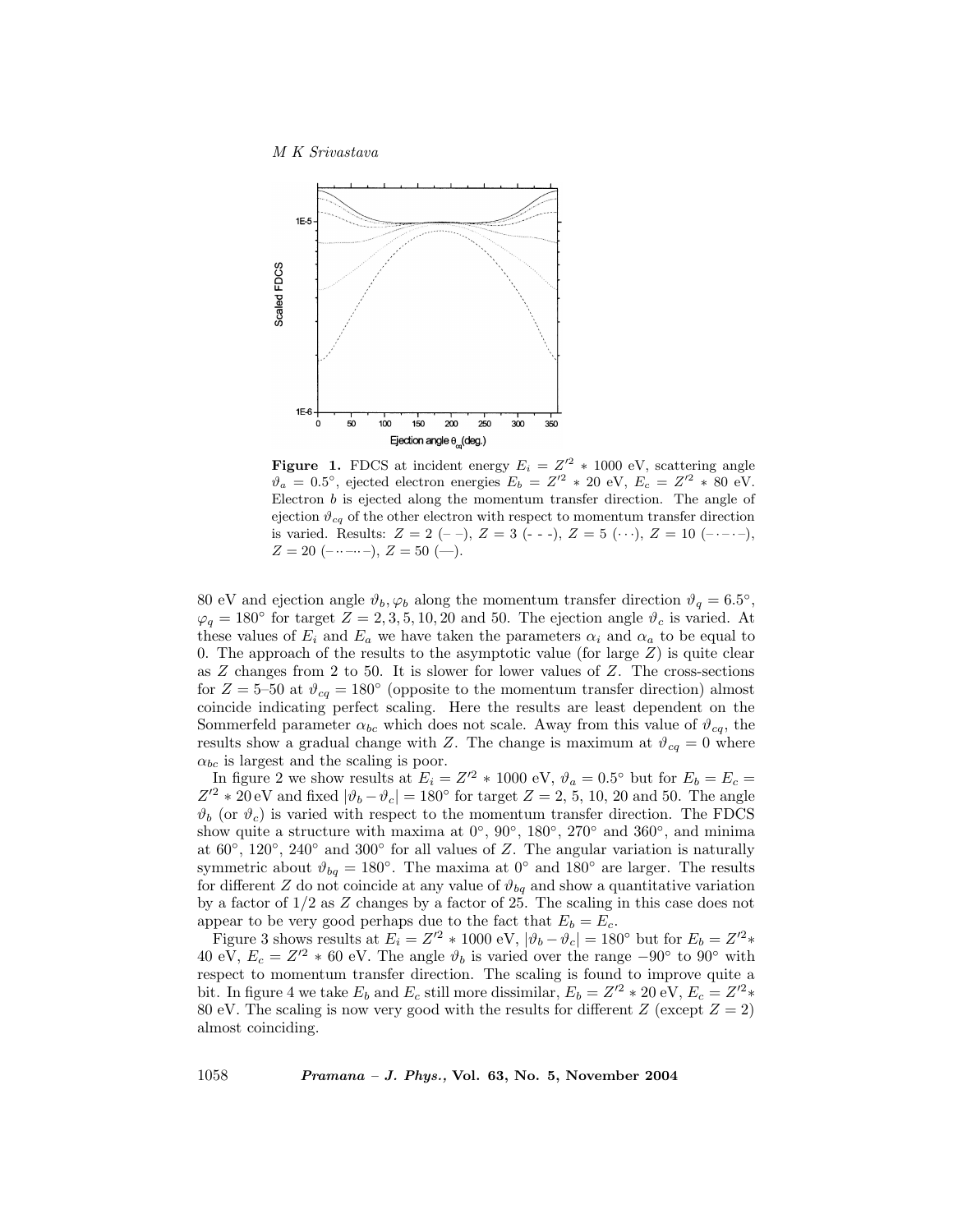Scaling of (e, 3e) cross-sections for helium-like ions



**Figure 2.** FDCS at  $E_i = Z'^2 * 1000 \text{ eV}, \vartheta_a = 0.5^{\circ}, E_b = E_c = Z'^2 * 20 \text{ eV}.$ The electrons b and c are ejected in opposite directions,  $|\vartheta_b - \vartheta_c| = 180^\circ$ . The angle  $\vartheta_{bq}$  (and consequently  $\vartheta_{cq}$ ) is varied. Results:  $Z = 2 (--), Z = 5 (\cdots),$  $Z = 10$  (-----),  $Z = 20$  (------),  $Z = 50$  (--).



**Figure 3.** FDCS at  $E_i = Z'^2 * 1000 \text{ eV}, \ \vartheta_a = 0.5^{\circ}, \ E_b = Z'^2 * 40 \text{ eV},$  $E_c = Z'^2 * 60 \text{ eV}, |\vartheta_b - \vartheta_c| = 180^\circ.$  The angle  $\vartheta_b$  is varied from  $-90^\circ$  to  $90^\circ$ with respect to momentum transfer direction. Results:  $Z = 2$  (--),  $Z = 5$  $(\cdots), Z = 10 \; (-\cdots), Z = 20 \; (-\cdots -\cdots), Z = 50 \; (-).$ 

We now show our results again at  $E_i = Z'^2 * 1000 \text{ eV}, \vartheta_a = 0.5^{\circ}$  for fixed  $\vartheta_c$ along the direction  $\vartheta_q = 7.5^{\circ}$  of momentum transfer and fixed  $\vartheta_b$  at 180 $^{\circ}$  to it. The energies  $E_b$  and  $E_c$  are varied with  $E_b + E_c = Z'^2 * 80$  eV (figure 5),  $Z'^2 * 100$  eV (figure 6) and  $Z'^2 * 120$  eV (figure 7). The slopes of FDCS with respect to  $E_b/Z'^2$ show slight increase with target  $Z$  in all the three cases and the results (except  $Z = 2$ ) cross each other at  $E_b/Z^2 = 67$  eV, 80 eV and 94 eV respectively. The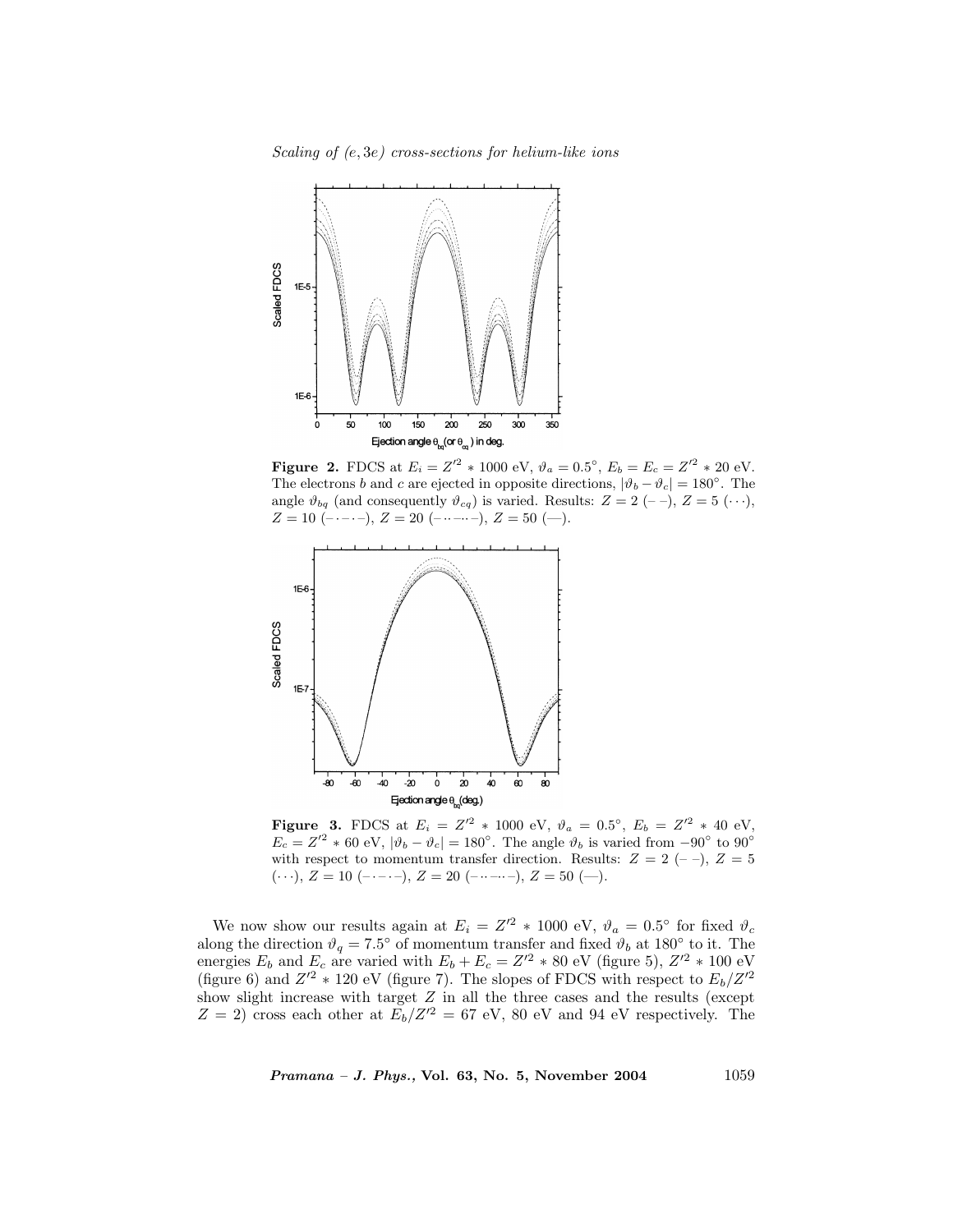M K Srivastava



Figure 4. Same as figure 3 but  $E_b = Z'^2 * 20$  eV and  $E_c = Z'^2 * 80$  eV.



**Figure 5.** FDCS at  $E_i = Z'^2 * 1000 \text{ eV}$ ,  $\vartheta_a = 0.5^{\circ}$  for  $\vartheta_c$  (and  $\vartheta_b$ ) fixed along (opposite to) the momentum transfer direction. The energies  $E<sub>b</sub>$  and  $E_c$  are varied with  $E_b + E_c$  fixed at  $Z^2 * 80$  eV. Results:  $Z = 2 (- -), Z = 5$  $(\cdots), Z = 10 \; (-\cdots), Z = 20 \; (-\cdots -), Z = 50 \; (-).$ 

scaling appears to be quite reasonable in this geometry. The spread in the results at higher values of  $E_b$  in figures 5–7 is much less than at lower values. This again indicates a better scaling when the energies are dissimilar and the electron ejected along  $\vartheta_q$  is of lower energy.

The change in the results with  $Z$  is expectedly largest at lower values of  $Z$  in all kinematical conditions considered here. This change becomes smaller and smaller as Z increases indicating increasing accuracy of the present scaling law.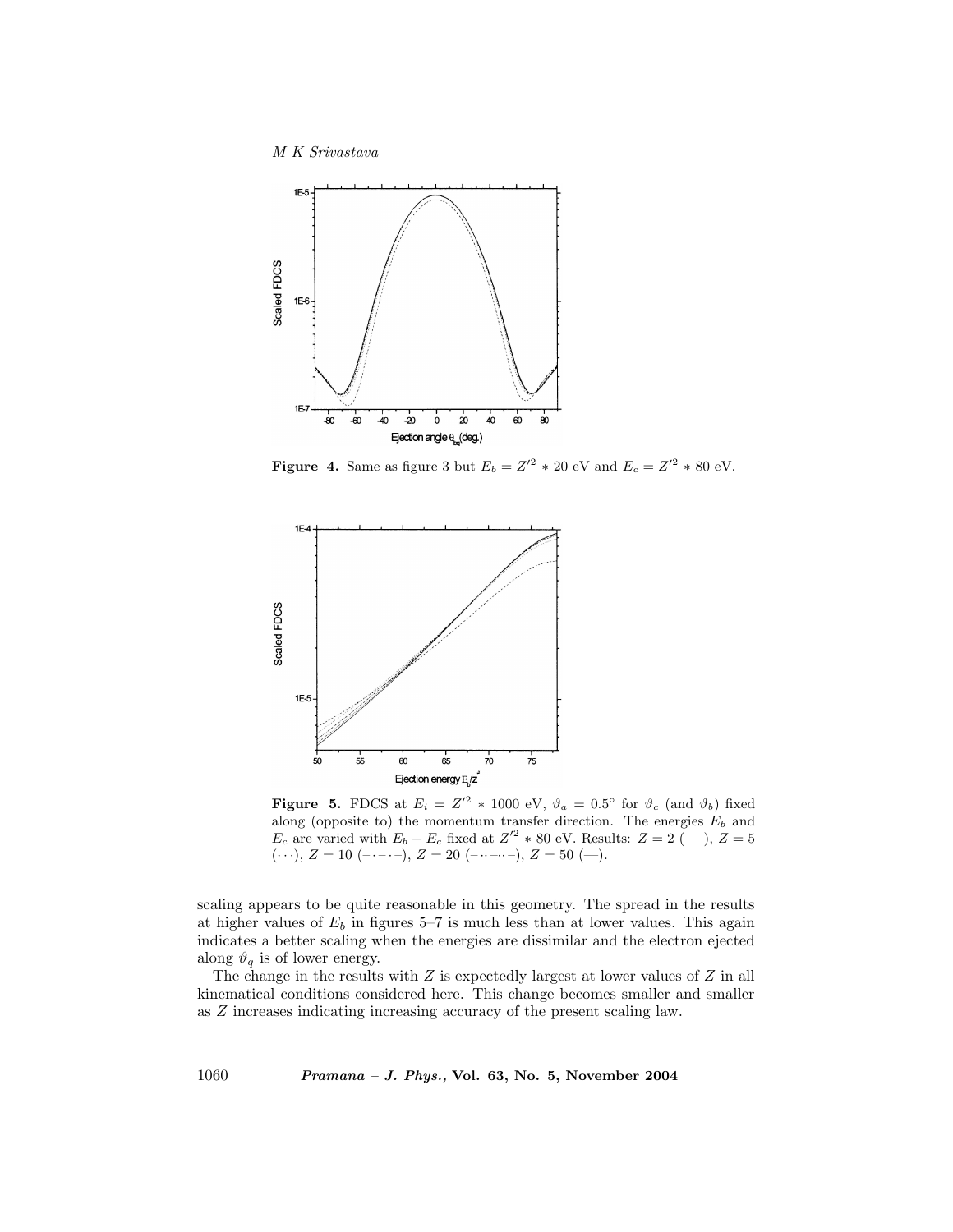Scaling of (e, 3e) cross-sections for helium-like ions



Figure 6. Same as figure 5 but for  $E_b + E_c = Z'^2 * 100 \text{ eV}$ .



Figure 7. Same as figure 5 but for  $E_b + E_c = Z'^2 * 120$  eV.

## 5. Conclusions

It is found that in the kinematical arrangement where the angle  $\vartheta_{bc}$  between the ejected electrons (electron b along  $\vartheta_q$ , and  $\vartheta_c$  varying) varies, the scaling is poor in general. This is expected since the Sommerfeld parameter  $\alpha_{bc}$  does not scale. However, when the higher energy electron c is ejected along  $\vartheta_q + 180^\circ$ , the results come very close to each other indicating good scaling.

In the arrangements where  $\vartheta_{bc}$  is kept fixed preferably at 180<sup>°</sup> so that  $\alpha_{bc}$  is the smallest, the results for all values of Z considered here show the same general structure, but the scaling is not good if  $E_b = E_c$ . For example, the results in figure 2 change by a factor of about half when Z changes from 2 to 50. However,

 $Pramana - J. Phys., Vol. 63, No. 5, November 2004  $1061$$